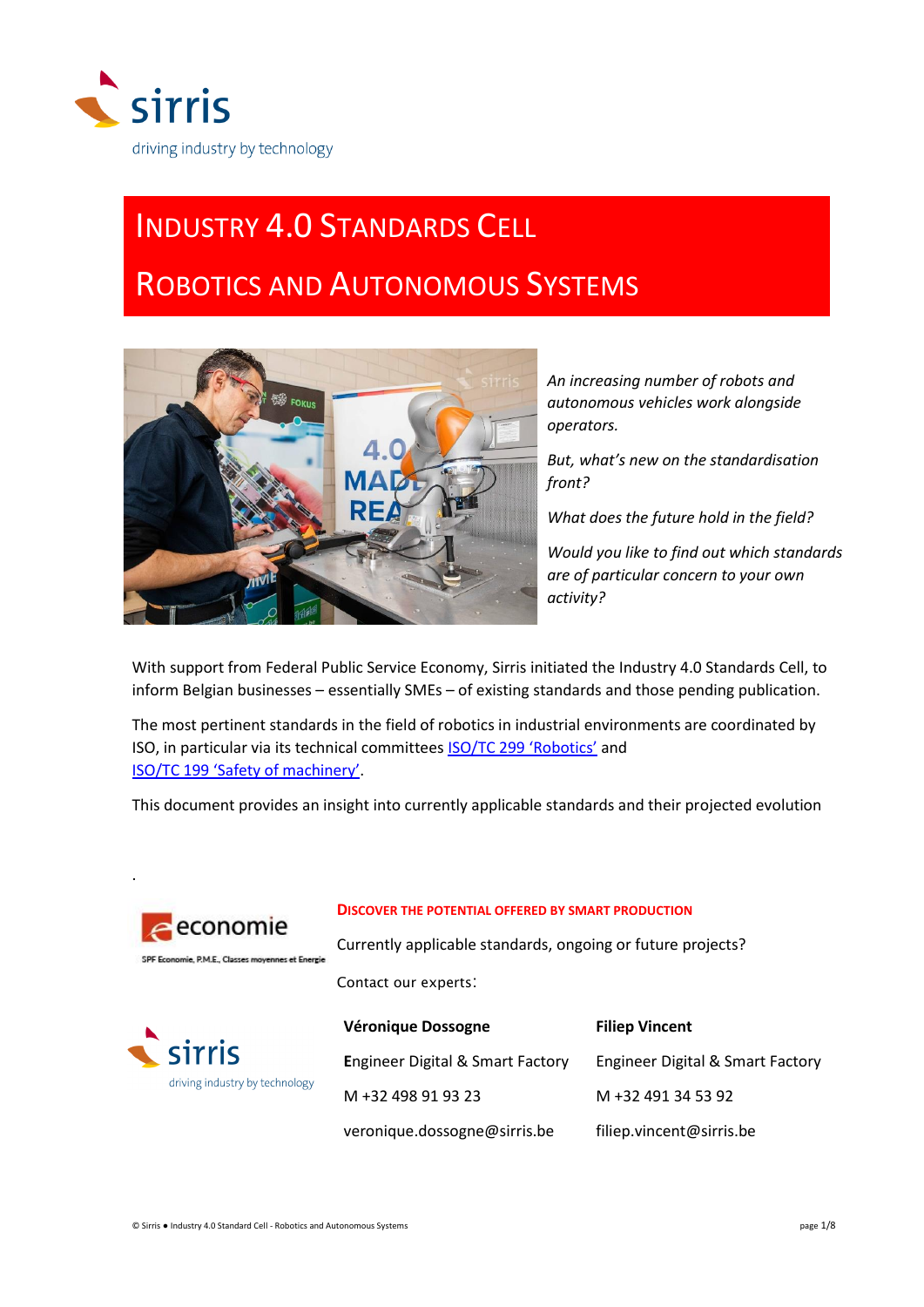

Initially attached to ISO/TC 184: Automation Systems and Integration, via a specific sub-committee (SC 2), robotics was acknowledged as a strategically important technological field. The theme has therefore been allocated its own technical committee (ISO/TC) since late 2015. This transformation of the ISO/TC 184/SC 2 into a new independent technical committee, gave way to the **ISO/TC 299**.

The ISO/TC 299 is active in the field of robotics for manufacturing, healthcare and consumers, excluding toys and military applications. The technical committee has links with: ISO/TC 199 Safety of machinery, ISO/TC 184 Automation systems and integration, ISO/TC 173 Assistive products, and ISO/IEC JTC 1/SC 35 User interfaces.

Within the **ISO/TC 199** committee, most ISO workgroups or ISO-IEC liaison groups intervene on aspects likely to impact the safety of collaborative robots: WG 5 works on general machine design principles and risk assessment, WG 6 intervenes on safe distances and ergonomic aspects, WG 8 works on secure control systems and WG 12 on man-machine interaction.

Robotic standardisation activities dealt with by these 2 technical committees cover three fields:

- 1 Terminology
- 2 Robotic application safety
- 3 Mechanical interfaces

#### **TERMINOLOGY**

The standards **ISO 9787:2013** (Coordinate Systems and motion nomenclatures), **ISO 19649:2017** (Vocabulary for Mobile Robots), **ISO 8373:2012** (General terms and Definitions) and **ISO 14539:2000** (Manipulating industrial robots - Object handling with grasp-type grippers - Vocabulary and presentation of characteristics ) define the terminology referenced in other standards. The same applies to **ISO 11593** (Robots for industrial environments–Automatic end-effector exchange systems – Vocabulary and presentation of characteristics) which is currently being developed.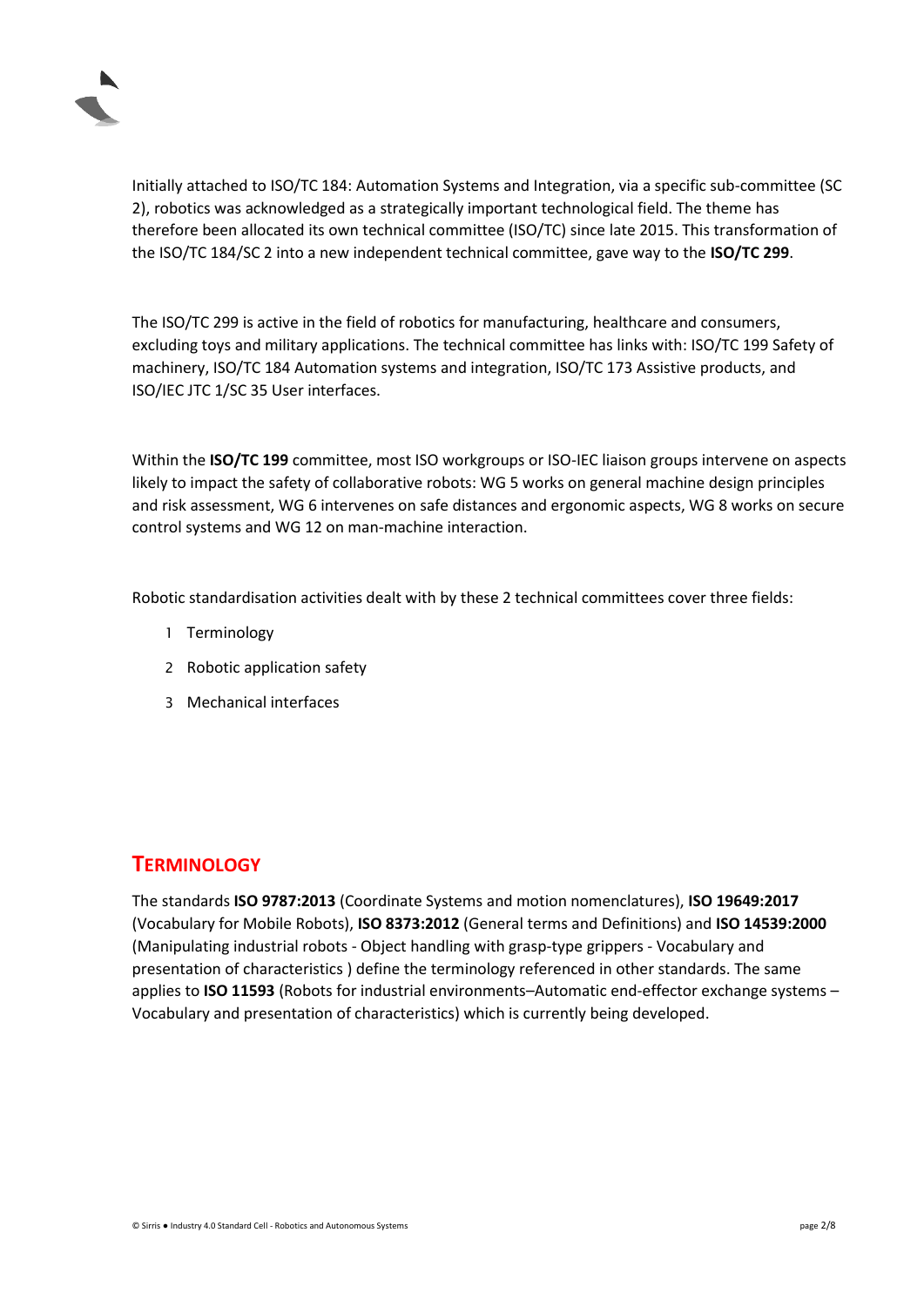

#### <span id="page-2-0"></span>**ROBOTIC APPLICATION SAFETY**

Most standards relating to robotics are in line with standards pertaining to the safety of people and machines, such as **EN/ISO 13849-1** and **IEC/EN 62061**. However, the specificities of robotics and its applicability within industrial (and non-industrial) environments have led to the necessity to develop the following, more specific standards (for further information, we invite you to click on the hyperlinks in the document).

- [Safety standard: ISO 10218-1,2:2011 \(ISO/TC 299\)](#page-3-0)
- [Technical report: ISO/TR 20218-1:2018, Robotics -](#page-5-0) Safety design for industrial robot systems [Part 1: End-effectors \(ISO/TC 299\)](#page-5-0)
- Technical report: ISO/TR 20218-2 :2017, Robotics Safety design for industrial robot systems — [Part 2: Manual load/unload stations \(ISO/TC 299\)](#page-6-0)
- [Technical report: ISO/TR 21260 Safety of Machinery](#page-7-0)  Mechanical safety data for physical [contacts between moving machinery and people \(ISO/TC 199\)](#page-7-0)

#### **MECHANICAL INTERFACES**

The standards **ISO 9409-1:2004** (Manipulating industrial robots – Mechanical interfaces – Part 1: Plates) and **ISO 9409-2:2002** Manipulating industrial robots-Mechanical interfaces – Part 2: Shafts) define the main dimensions, designation and marking of circular plates and cylindrical projection shafts as mechanical interfaces. They are designed to ensure interchangeability and orientation of manually assembled terminals. They define no other requirements pertaining to the terminal coupling mechanism. They contain no indication of the payload capacity, since the appropriate interface can be selected according to the application and the robot's payload capacity.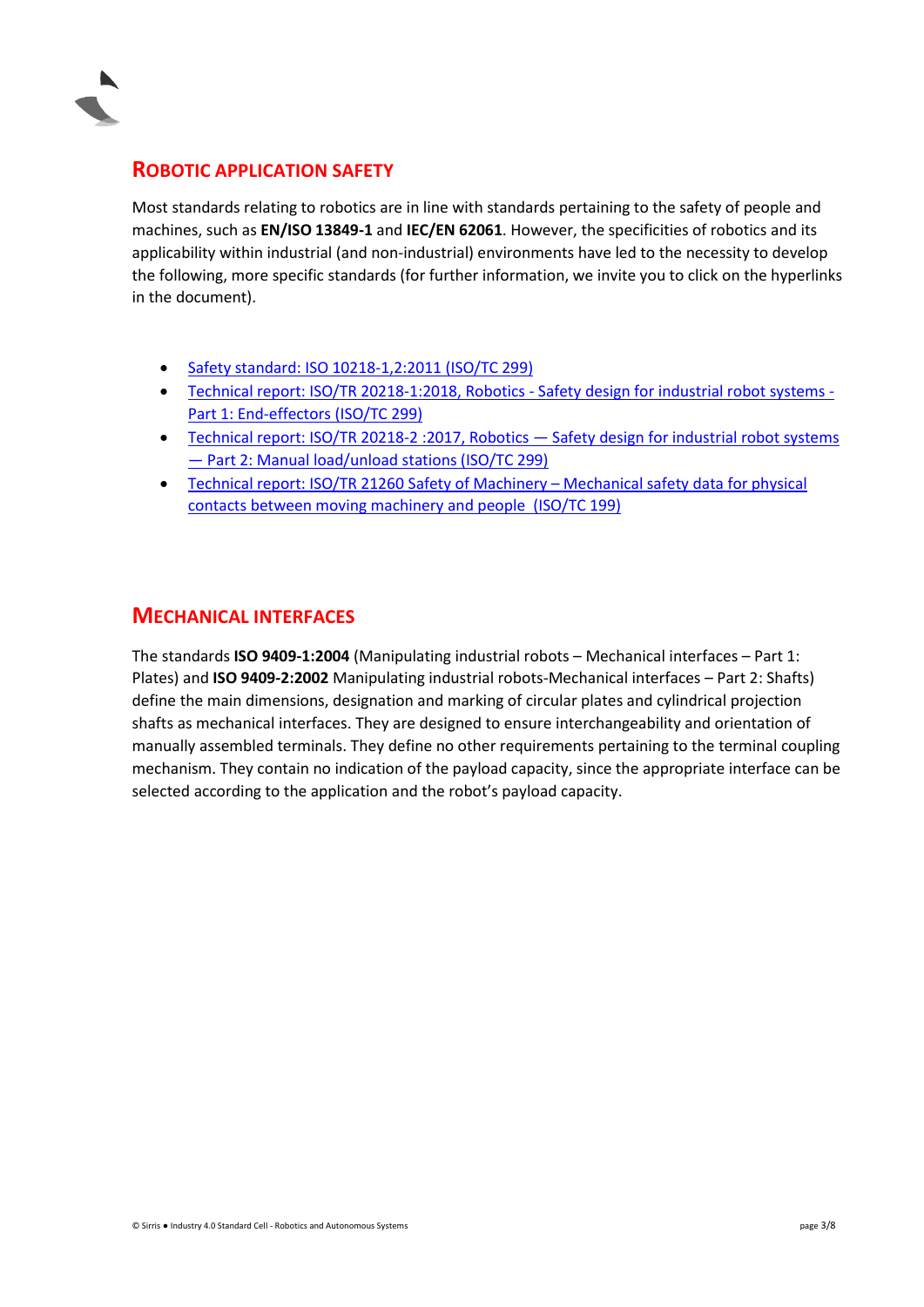

## <span id="page-3-0"></span>**Safety standard: ISO 10218-1,2:2011 (ISO/TC 299)**

Since 2011, the collaborative operation of industrial robots is described via the standards [ISO 10218-](https://committee.iso.org/sites/tc299/home/projects/published/iso-10218-12011.html) [1:2011](https://committee.iso.org/sites/tc299/home/projects/published/iso-10218-12011.html) (focusing on quasi-machine design) an[d ISO 10218-2:2011](https://committee.iso.org/sites/tc299/home/projects/published/iso-10218-22011.html) (focusing on robot system integration and use).

These 2 standards provide presumption of conformity with the 2006/42/EC Machinery Directive.

Published in 2 parts (Figure 1 Hierarchy of industrial robots), this document describes the safety requirements that must be taken into account by robot manufacturers and system integrators.



#### **Robot**

According to the ISO 10218-1 standard, it is a programmable handling arm designed for multiple applications. It moves in at least three directions and can be fixed or mobile. When a robot is used in an industrial environment, it is referred to as an industrial robot. A robot is not considered as a machine in its own right, but as a quasi-machine, when it is sold with neither tools nor dedicated application.

## **Robot system**

According to the ISO 10218-1 standard, it is a robot completed by all external equipment (tools, external axes, machines, etc.), which enable it to accomplish its task. A robot system is therefore a machine, as per the 2006/42/EC directive definition.

## **Robotic cell**

According to the ISO 10218-2 standard, it is one or several robotic systems completed by adequate preventive measures. The implementation of a robotic cell requires a clear definition of the maximum space needed for the robotic system's operation, of the shared space (also referred to as collaborative workspace) and the controlled space (perimeter protection).

#### **Physical assistance robot**

Robot used to provide the operator with physical assistance. In the case of a manually controlled industrial robot arm, it is considered as a collaborative industrial robot and must satisfy requirements pertaining to machine safety.

Figure 1: Hierarchy of industrial robots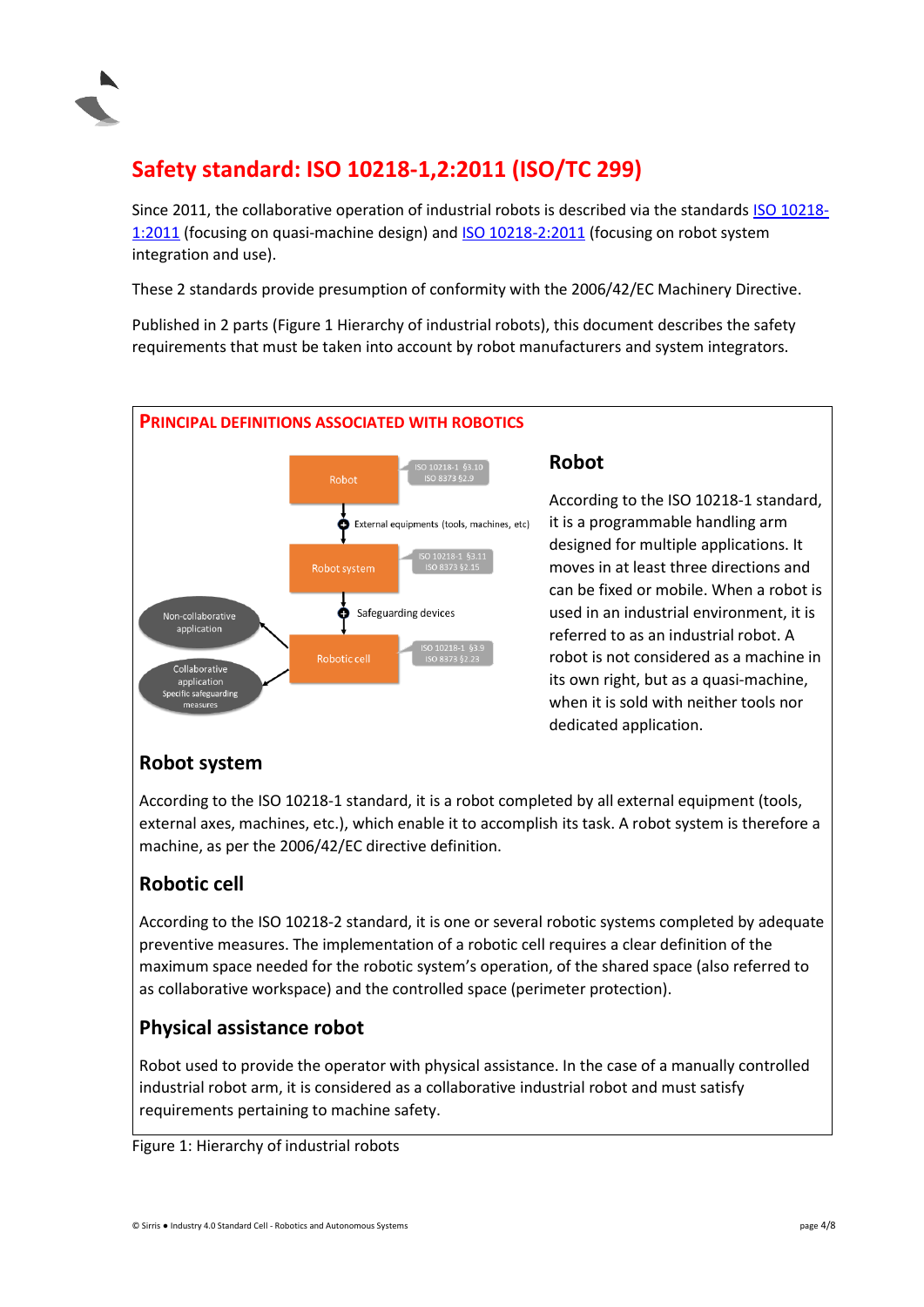

Part 1 of the 10218 standard deals with requirements pertaining to the 'naked' robot (i.e. without tools) and the importance for robot manufacturers.

Part 2 deals with global robotic system safety requirements and is useful to system integrators. Suppliers in the robotics industry and final users of robotic systems are encouraged to understand these documents, to help them to be more efficient in their commercial relationships with robot manufacturers and integrators.

> LEVEL 1 - Safety-rated monitored stop LEVEL 2 - Hand guiding **SMS HG** LEVEL 3 - Speed and separation monitoring LEVEL 4 - Power and force limiting N **SPEED SSM** PFL

Four modes of collaborative operation are described:

Since February 2016, the **ISO/TS 15066:2016** technical specification completes ISO 10218-1 and -2. It specifies the safety requirements for man-robot collaborative applications and provides an essential reference document, equally for the design of the cobot application as for its validation. This technical specification stands as a temporary measure and shall shortly be integrated within the robot standard. However, it has the same legal force and companies applying the specification consequently abide by the requirements of the Machinery Directive.

The 10218 standard currently undergoes periodic updates. The contents of ISO/TS 15066:2016 shall be partly integrated in the revised versions of the two standards and/or shall be completed. New versions o[f ISO 10218-1](https://committee.iso.org/sites/tc299/home/projects/ongoing/iso-10218-1.html) and [ISO 10218-2](https://committee.iso.org/sites/tc299/home/projects/ongoing/iso-10218-2.html) should be drafted **by May 2021**.

Several themes and requirements are being discussed within the context of this revision. Here is a brief overview:

─ Creation of a list of all important safety functions (e.g. emergency stop, safety speed reduction, etc.) and determination of minimum requirements as per ISO 13849 / IEC 62061 for corresponding safety functions (e.g. the emergency stop must be installed in a dual channel version).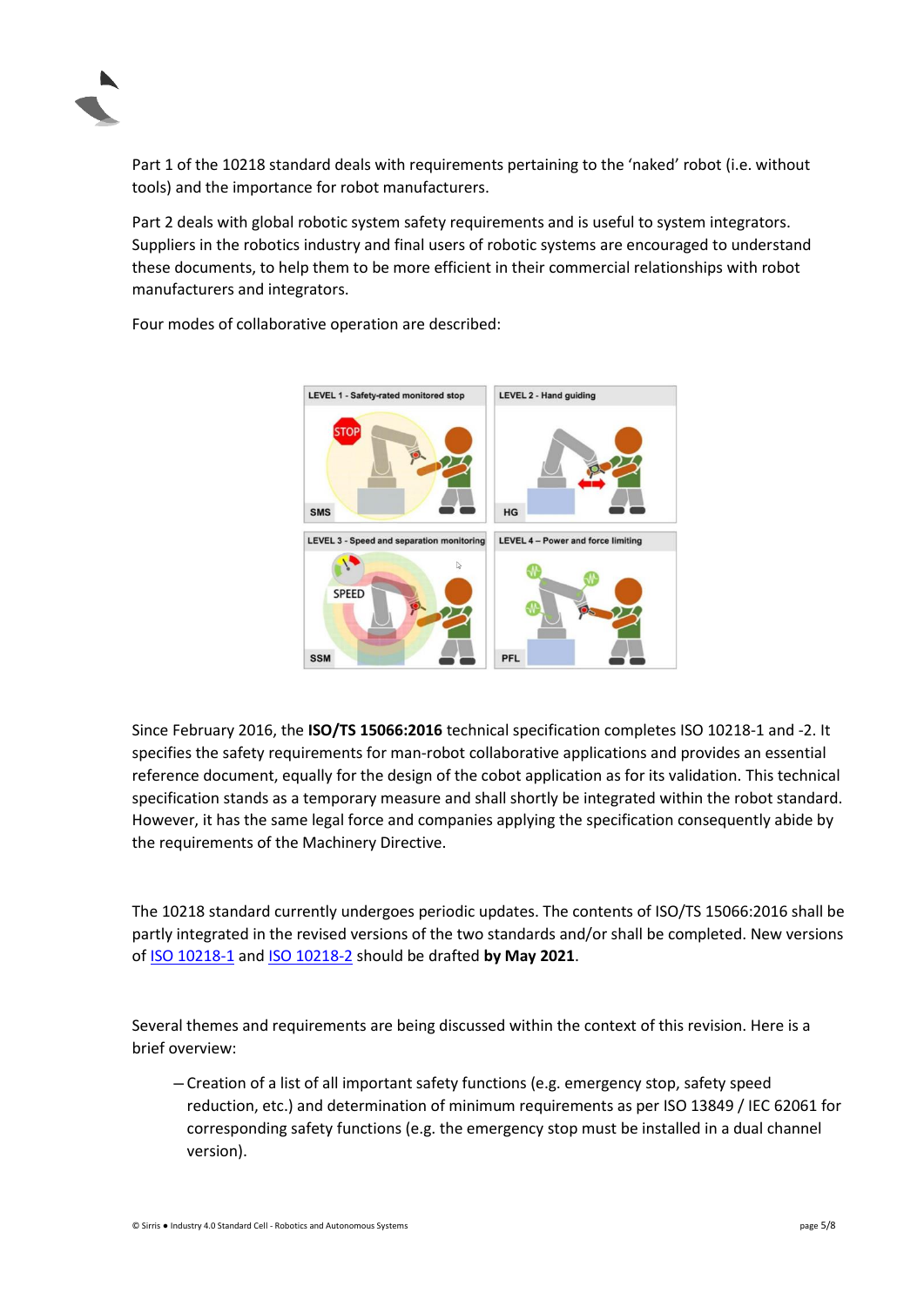

- ─ Drafting of precise safety requirements in the field of brakes.
- ─ A more detailed specification for requirements pertaining to collaborative applications as per ISO TS 15066 (e.g. hand guiding, safety-rated monitored stop, speed and separation monitoring, and power and force limiting).
- ─ Consideration and revision of biomechanical threshold values for limiting power and force and for quasi-static and transient contact as per ISO TS 15066.
- ─ Cybersecurity.
- ─ Drafting of safety requirements for mobile robots.
- ─ Consideration and detailed drafting of safety requirements for effectors / effector systems (based on the ISO/TR 20218-1 technical report).

[Back](#page-2-0)

## <span id="page-5-0"></span>**Technical report: ISO/TR 20218-1:2018, Robotics - Safety design for industrial robot systems - Part 1: End-effectors (ISO/TC 299)**

This document is designed for use with the 10218 standard.

This document is a type B standard as indicated in its ISO 12100 standard.

The aim of this document is to describe the best safety practice with regard to end-effectors (end-ofarm-tooling, or EOAT). The industrial robot per se can execute no task; it must be integrated within a global robotic system, including the end-effectors that handle the part and execute the task. Certain end-effectors are adapted to collaborative man-robot work and others are not - the risks they present are too high. This document examines a vast range of different end-effectors, gives examples of potential dangers associated with end-effectors and provides advice on how to reduce risks associated with end-effectors

This document is useful to robotised system integrators, as well as suppliers of end-effectors and tool changers. The final users of industrial robots can also find useful information to ensure the safety of their workers around end-effectors in the document.

#### **[Back](#page-2-0)**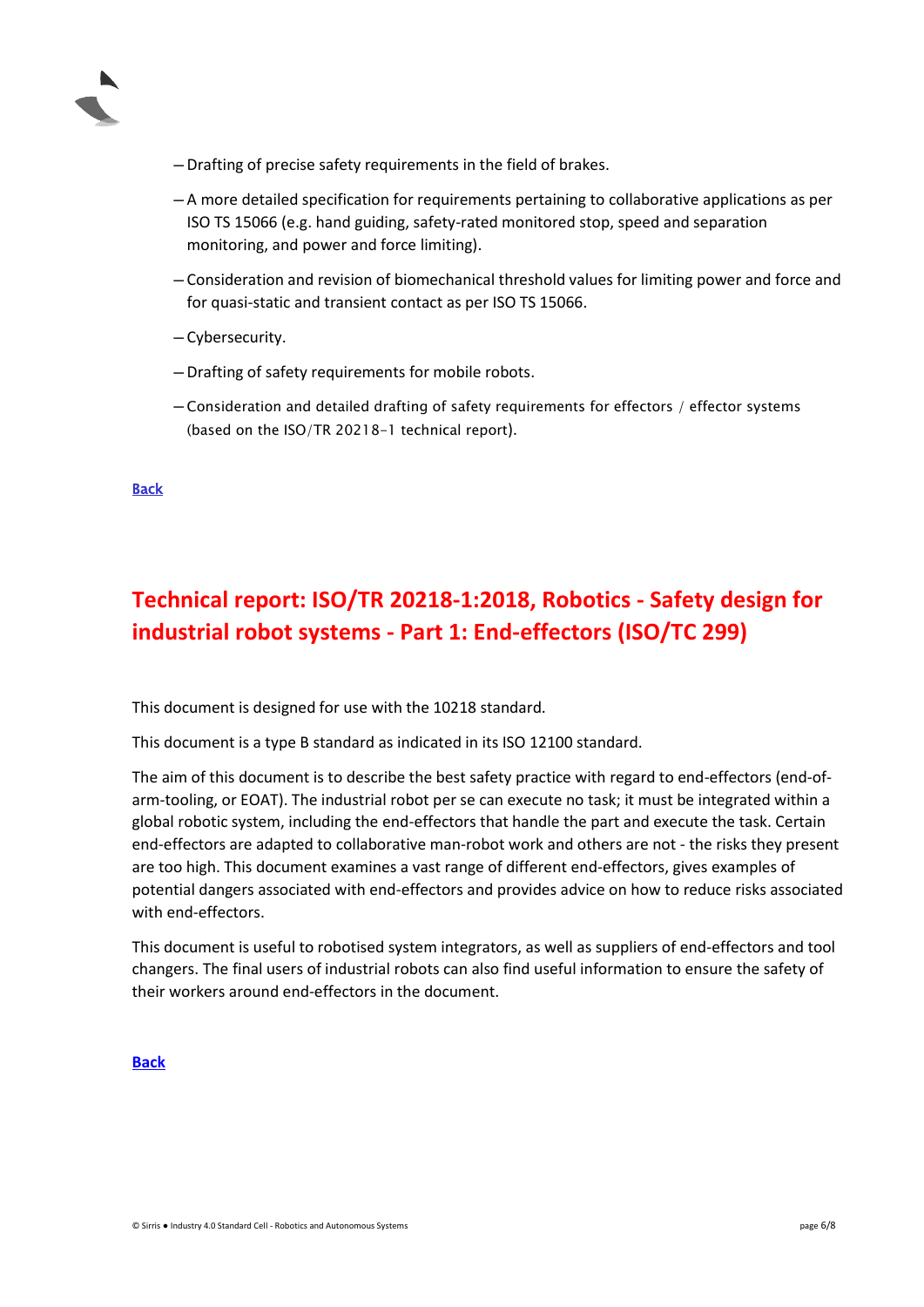

## <span id="page-6-0"></span>**Technical report: ISO/TR 20218-2 :2017, Robotics — Safety design for industrial robot systems — Part 2: Manual load/unload stations (ISO/TC 299)**

This document is designed for use with the 10218 standard.

ISO/TR 20218-2:2017 aims at solving difficulties likely to occur when industrial robot safety requirements conflict with safety requirements pertaining to ergonomics. For example, a safety requirement for traditional (protected) industrial robot systems consists in enclosing the robotised cell within a peripheral screen of a height of 1,400mm.

But what happens when an employee must interact with the robotised system, either to load or unload? From an ergonomic viewpoint, it is not reasonable to expect that the entrance or exit be raised to a height of 1,400mm. How can the individuals involved solve or minimise these two distinct but associated risk sources (robotised system vs. ergonomic risk)? The present ISO TR document has been elaborated in an aim to answer this question.

This document is of particular use to robotised system integrators and users.

**[Back](#page-2-0)**